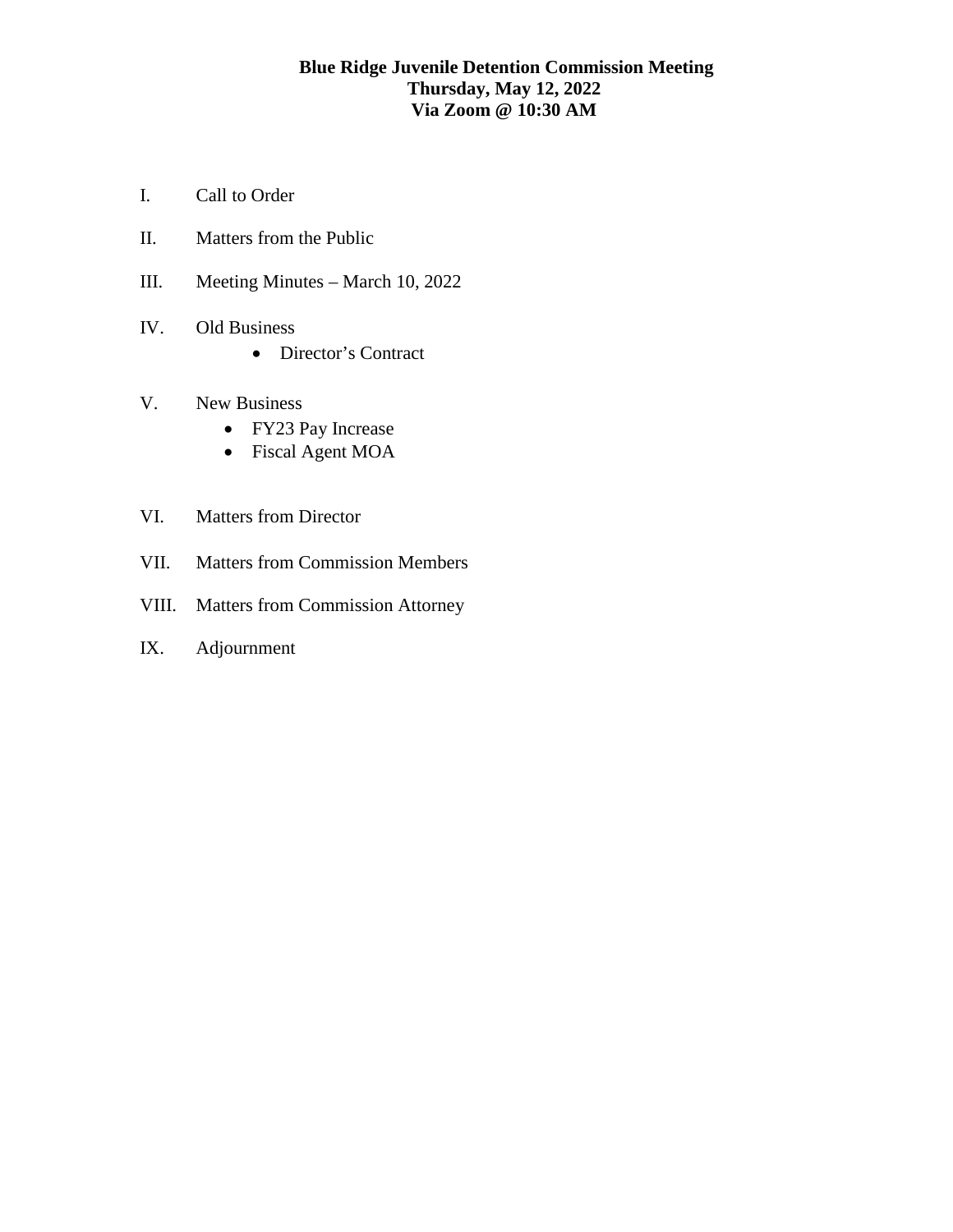## **Blue Ridge Juvenile Detention Commission Meeting March 10, 2022**

A scheduled meeting of the Blue Ridge Juvenile Detention Commission was held on March 10, 2022 @ 10:30 AM via Zoom. The meeting was held electronically due to the COVID-19 pandemic.

Members Attending: Doug Walker (County of Albemarle), Ashley Reynolds Marshall (City of Charlottesville), Eric Dahl (County of Fluvanna), Mark Taylor (County of Greene)

Others Attending: Jay Boland, Jodi Dillow, Brendan Hefty, Ann Shawver

### **I. Call to Order**

The meeting was called to order by Mr. Taylor at 10:34 AM.

**II. Matters from the Public**

None.

#### **III. Meeting Minutes**

A motion was offered by Mr. Walker and seconded by Mr. Dahl to approve the January 13, 2022 meeting minutes. The motion was approved by a 4-0 voice call vote.

#### **IV. Old Business**

None

#### **V. New Business**

- January 2022 YTD Unaudited Financial Report- Ms. Shawver presented and discussion followed. She also provided an update on the FY21 Audited Financial Report.
- Commonwealth of Virginia 457 Deferred Compensation Plan Resolution A motion was offered by Mr. Walker and seconded by Ms. Marshall to adopt the plan. The motion was approved by a 4-0 voice call vote.

## **VI. Matters from Director**

Mr. Boland gave an update to the Commission on the following items:

- We currently have 5 Resident Advisor vacancies
- We received a score of 100% on our DJJ Certification Audit
- We are moving forward will the compensation study with Gallagher
- Zero cases of COVID for our residents

#### **VII. Matters from Commission Members**

• There was discussion regarding returning to in-person meetings in the future.

### **VIII. Matters from Commission Attorney**

• There was discussion regarding the Director's contract. Mr. Hefty will review and add language regarding pay increases matching what is provided for staff and this will be discussed at the next meeting.

#### **IX. Closed Session**

Although this was on the agenda, it did not occur.

#### **X. Adjournment**

The meeting adjourned @ 11:21 AM.

Respectfully submitted, Jodi L. Dillow, Recording Secretary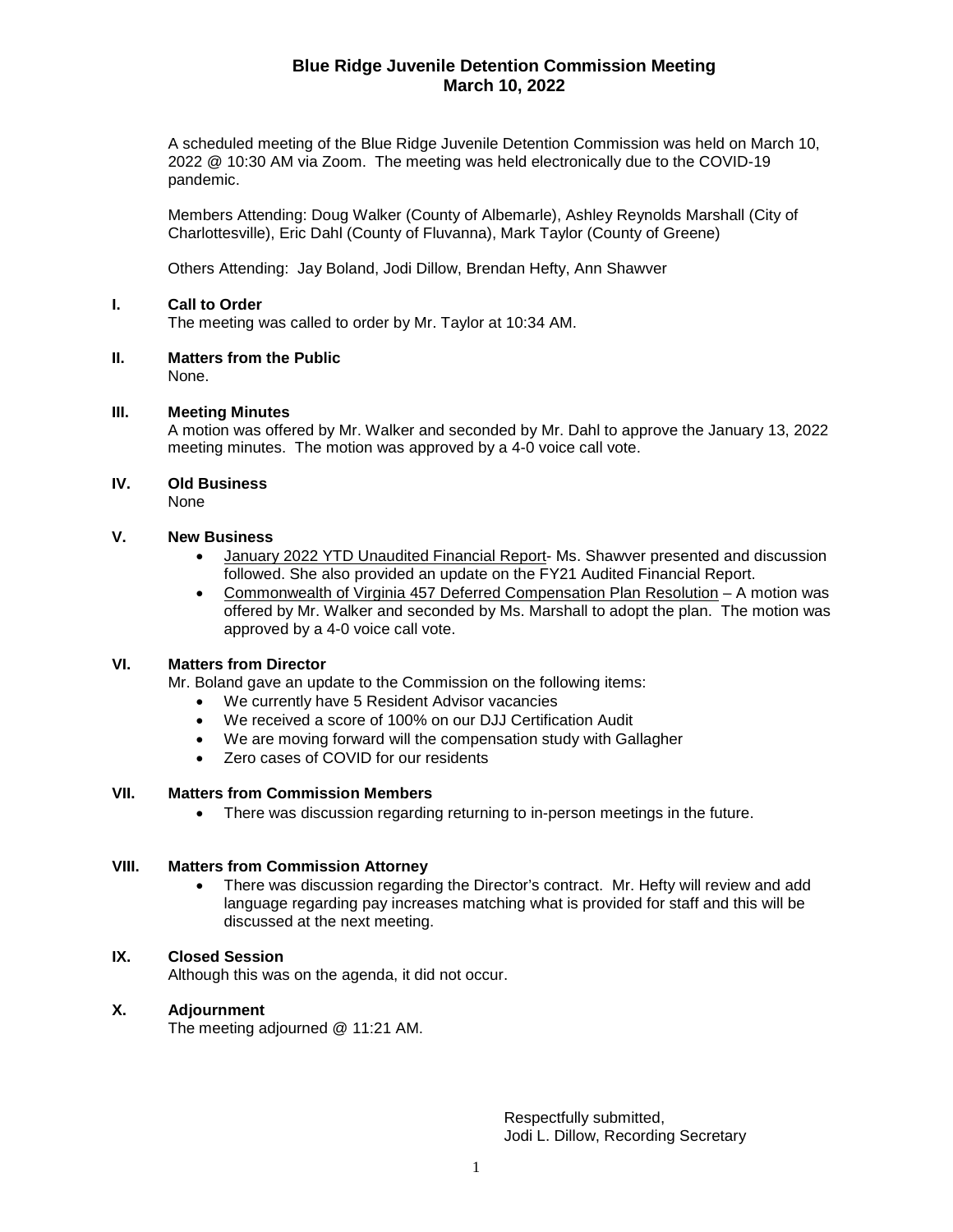# **FIRST AMENDED EMPLOYMENT AGREEMENT BLUE RIDGE JUVNILE DETENTION COMMISSION**

**THIS AGREEMENT** was originally entered into on February 1, 2022, between the BLUE RIDGE JUVENILE DETENTION COMMISSION (the "Commission") and JAMES BOLAND ("Mr. Boland").

**WHEREAS**, the Commission wants to continue employing Mr. Boland as its Director, and Mr. Boland wants to continue such employment; and

**WHEREAS**, in recognition of Mr. Boland's past service, the Commission wants to commit in writing to his future employment and afford him the security of some guaranteed severance compensation if the Commission decides at some future date to end his employment; and

**WHEREAS**, at its March 10, 2022, meeting, the Commission approved amending Section 5 of the original Agreement to provide that Mr. Boland would receive the same percentage pay increases or adjustments as the Commission approves from time to time for all employees; and

**WHEREAS**, other than amending the original Agreement as reflected in the above paragraph and shown herein, and updating Mr. Boland's salary to reflect his salary at the time of this First Amended Agreement, no other amendments are being made at this time.

**NOW THEREFORE**, the parties agree as follows:

1. **Employment.** The Commission hereby employs Mr. Boland to begin serving effective February 2, 2021, as Director of the Facility, and Mr. Boland hereby accepts such employment on the terms and conditions hereinafter set forth.

2. **Term.** Mr. Boland understands that his employment as Director is at the pleasure of the Commission, that it is an employment At Will, not subject to a specific term, and that it is subject to termination at any time as set forth below.

3. **Duties.** In accordance with Virginia law, Mr. Boland shall serve as the Chief Administrative Officer of the Facility, implementing and enforcing policies established by the Commission and the Virginia Department of Juvenile Justice or their successors in function. Mr. Boland's duties as Director include, but are not limited to:

- a. Reporting monthly to the Commission about the financial status of the Facility and its operations and management;
- b. Managing the Facility's daily operations, including (subject, in appropriate instances, to final authority of the Commission) personnel matters, long-term planning, classification and assignment of detainees, security and control,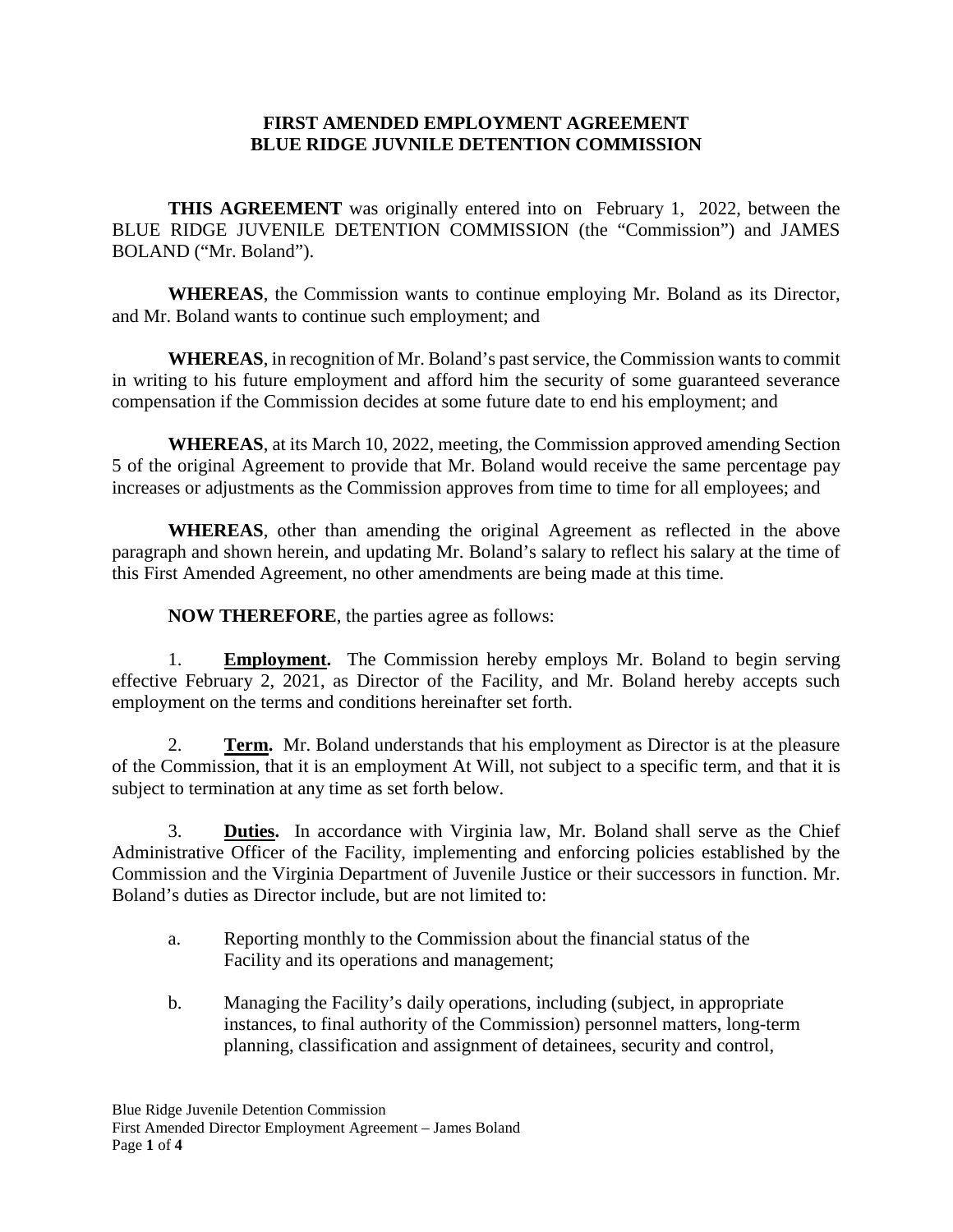programs and treatment, support services, health care, facility maintenance, general business functions, and volunteer coordination;

- c. Reporting immediately to appropriate law enforcement officers any escapes of detainees from custody and any other criminal conduct occurring at the Facility, and reporting such incidents to the Commission as soon as may be practicable and consistent with the objectives of any ongoing criminal investigation;
- d. Representing the Facility and the Commission to the news media and the public;
- e. Recommending an annual operating budget and allocation of Member Jurisdiction charges for the Commission's approval;
- f. Serving as the Commission's liaison with the Virginia department of Juvenile Justice and other state agencies;
- g. Developing operating policies and procedures for Commission approval and proposing revisions to them as necessary to maintain compliance with evolving legal requirements, codes and standards;
- h. Cooperating with the contractors and others involved in the maintenance of the Facility;
- i. Performing other duties that promote and enhance the Facility's operational performance.

4. **Termination.** The Commission may terminate this Agreement as determined by the Commission in its sole discretion. The Commission shall not, however, terminate this Agreement without affording Mr. Boland an opportunity to discuss the proposed termination with the Commission. In the event the Commission terminates Mr. Boland's employment, Mr. Boland shall receive, as severance pay, three (3) months' salary, in addition to payment for any accumulated vacation leave for which he may be eligible.

If Mr. Boland wants to terminate this Agreement, he agrees to give the Commission at least three (3) month's written notice of his intention to terminate, unless the Commission waives that notice. If Mr. Boland is convicted of any felony, a misdemeanor involving moral turpitude, or any crime or traffic offense involving alcohol or drugs, the Commission may terminate this Agreement with no obligation for severance pay. If Mr. Boland is arrested for any offense described in the preceding sentence, the Commission may suspend his from employment, with or without pay at is discretion, until final disposition of the charges against him.

5. **Compensation.** For all services provided under this Agreement, Mr. Boland shall be compensated as follows: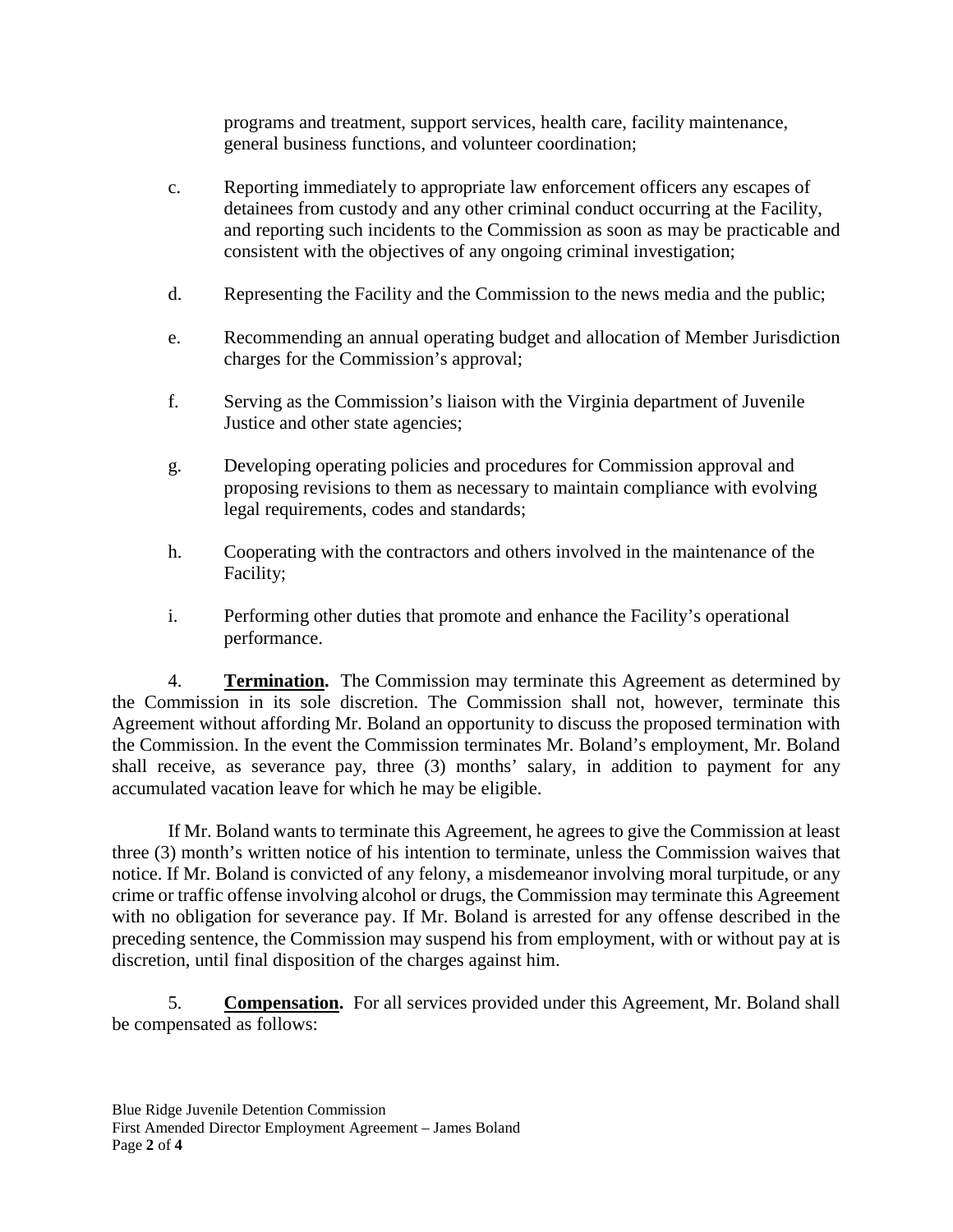- a. As of the date of this First Amended Agreement Mr. Boland's annual salary shall be \$95,400.00, payable in installments on the same schedule as other employees of the Commission. In addition, Mr. Boland's salary shall be subject to the same percentage adjustments as the Commission may approve for other Commission employees from time to time, or such other adjustments as the Commission may determine.
- b. Mr. Boland shall receive additional benefits on the same basis and subject to the same limitations as other employees of the Commission, including but not limited to health insurance, retirement, life insurance, sick leave, and paid holidays. However, Mr. Boland will accrue annual leave at a rate of 12 hours per month beginning at the start of his employment as Director. Mr. Boland shall be responsible for recording and verifying his leave and reporting the use of this leave to the employee responsible for maintaining such records.
- c. Mr. Boland shall be entitled to reimbursement of ordinary and reasonable expenses he incurs in the performance of his duties, if they are within applicable budget limits, and after submitting appropriate vouchers for approval in accordance with Commission policy.
- d. The Commission agrees to budget and pay reasonable dues, travel and other expenses for Mr. Boland's full participation in national, regional or state professional associations and in local community organizations, as necessary or desirable for his professional standing and to enhance the reputation and image of the Facility in the community.
- e. The Commission shall not at any time during the term of this agreement reduce the salary, compensation or other financial benefits of Mr. Boland, except when such a reduction is imposed uniformly on all Employer's employees.
- f. The Commission may amend the Director's salary or other benefits as listed in this section without requiring an amendment of this Agreement. Any other change or amendment must be made in accordance with section 9(f) of this Agreement.

6. **Performance Review.** The Commission will conduct annual evaluations of Mr. Boland's performance and consider giving his annual pay increases based on those evaluations.

The Commission and Mr. Boland will annually define written goals, objectives and priorities that they determine necessary for the proper operation of the Facility and attainment of the Commission's policy objectives. These goals, objectives and priorities shall generally be attainable within the time limitations specified, and the annual operating and capital budgets and appropriations provided. Mr. Boland shall be responsible for initiating this process.

7. **Outside Employment.** Mr. Boland agrees to devote his full time, attention and energies to the management of the Facility, and agrees not to be engaged (whether or not during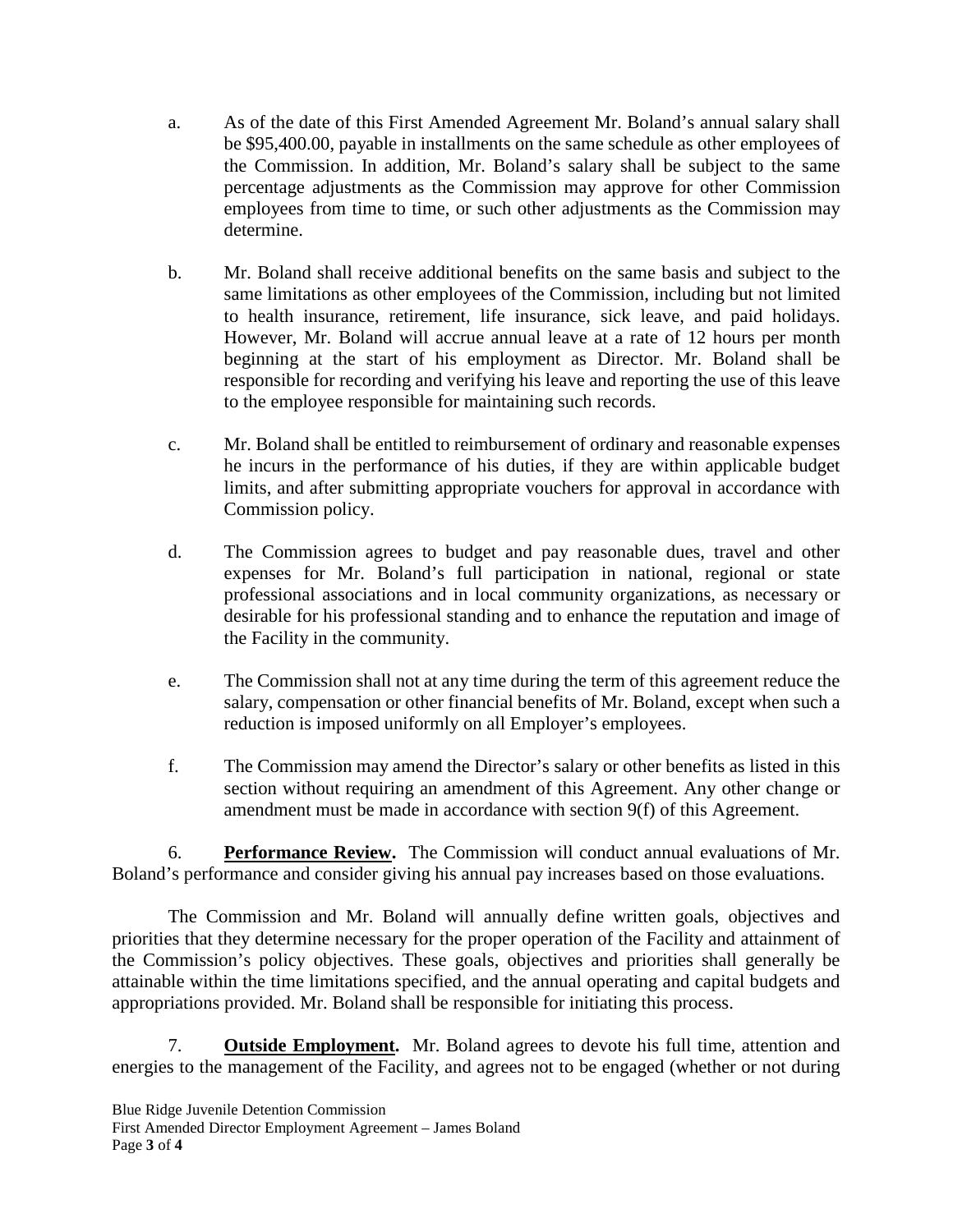normal business hours) in any other business or professional activity for profit without prior approval of the Commission. If any such activity approved by the Commission occurs during normal business hours, Mr. Boland shall use his personal leave for that purpose.

Notwithstanding the preceding paragraph, the Commission recognizes that Mr. Boland must frequently devote time outside normal office hours to business of the Facility; accordingly, he is allowed to take reasonable time during normal office hours for personal matters as he shall deem necessary and appropriate.

8. **Policies of Authority.** Other than as described herein, Mr. Boland will be subject to all personnel and other policies established by the Commission.

## 9. **General Provisions.**

- a. The text of this Agreement shall constitute the entire agreement between both parties.
- b. This Agreement shall be binding upon and inure to the benefit of Mr. Boland's heirs at law and executors.
- c. If any provision, or any portion thereof, contained in this Agreement is held to be unconstitutional, invalid, or unenforceable, it shall be deemed severable, and the remainder of this Agreement shall not be affected and shall remain in full force and effect.
- d. Failure of either party to object to any incident of non-compliance with any provision of his Agreement shall not constitute a waiver of objection to that or any other incident of non-compliance.
- e. This Agreement shall be governed by, construed and enforced in accordance with the laws of the Commonwealth of Virginia.
- f. This Agreement may be changed or amended only with the written consent of both parties.

The Commission and Mr. Boland have indicated their approval of this First Amended Agreement by their signature below:

 $\frac{1}{2}$  , and the contract of the contract of the contract of the contract of the contract of the contract of the contract of the contract of the contract of the contract of the contract of the contract of the contract

\_\_\_\_\_\_\_\_\_\_\_\_\_\_ \_\_\_\_\_\_\_\_\_\_\_\_\_\_\_\_\_\_\_\_\_\_\_\_\_\_\_\_\_\_\_\_\_\_\_\_\_\_\_\_

Date James Boland

Date Chair, Blue Ridge Juvenile Detention Commission

Blue Ridge Juvenile Detention Commission First Amended Director Employment Agreement – James Boland Page **4** of **4**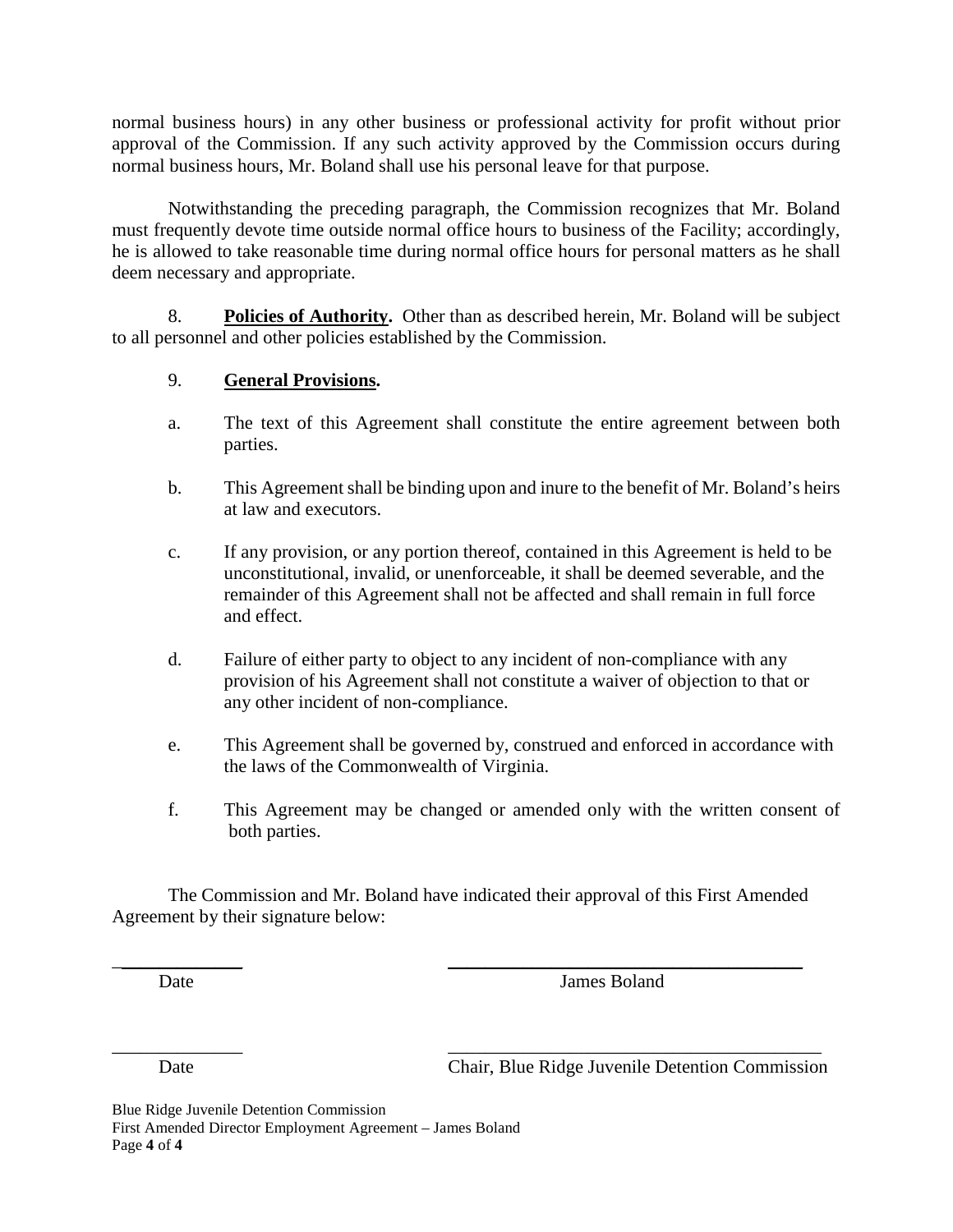## **Memorandum of Agreement Between the County of Albemarle and the Blue Ridge Juvenile Detention Commission (BRJDC)**

This Memorandum of Agreement ("MOA") is made and entered into this day of \_\_\_\_\_\_\_\_\_\_\_\_\_\_\_\_\_\_\_, 2022 by the County of Albemarle, Virginia (the "County") and the Blue Ridge Juvenile Detention Commission (BRJDC) (the "Commission").

**WHEREAS,** the County has been acting as fiscal agent for the BRJDC since it was constructed in 1998; and

**WHEREAS,** Va. Code § 16.1-318(A), allows the BRJDC to contract for any service that is "necessary or convenient to the exercise of its powers," and

**WHEREAS,** the County's FY 2020 Cost Allocation Plan provides data as to the administrative costs required for the County to serve as the Commission's fiscal agent.

**NOW, THEREFORE,** the parties agree as follows:

- 1. The County will act as fiscal agent for the BRJDC, providing services such as the following:
	- Human Resources services
	- Fiscal Management services
		- **Procurement services** 
			- Accounting services
			- Payroll services
			- Auditing services
	- 2. BRJDC will adhere to the County's fiscal management policies. BRJDC may retain their own human resources policies but should work collaboratively with the County when it comes to implementing those policies as it relates to payroll services.
	- 3. Effective July 1, 2022, the County shall be entitled to a fee of 3% of the BRJDC's operating budget for compensation as acting as fiscal agent. This fee will be invoiced quarterly to BRJDC.
	- 4. This MOA may be terminated with a 90-day notice by the County or BRJDC, upon written notice to the other party.

\_\_\_\_\_\_\_\_\_\_\_\_\_\_\_\_\_\_\_\_\_\_\_\_\_\_\_\_ \_\_\_\_\_ \_\_\_\_\_\_\_\_\_\_\_\_\_\_\_\_\_\_\_\_\_\_\_\_\_\_\_ \_\_\_\_\_\_\_

**WITNESS,** the following authorized signatures:

# **COUNTY OF ALBEMARLE, VIRGINIA BLUE RIDGE JUVENILE DETENTION**

# **COMMISSION**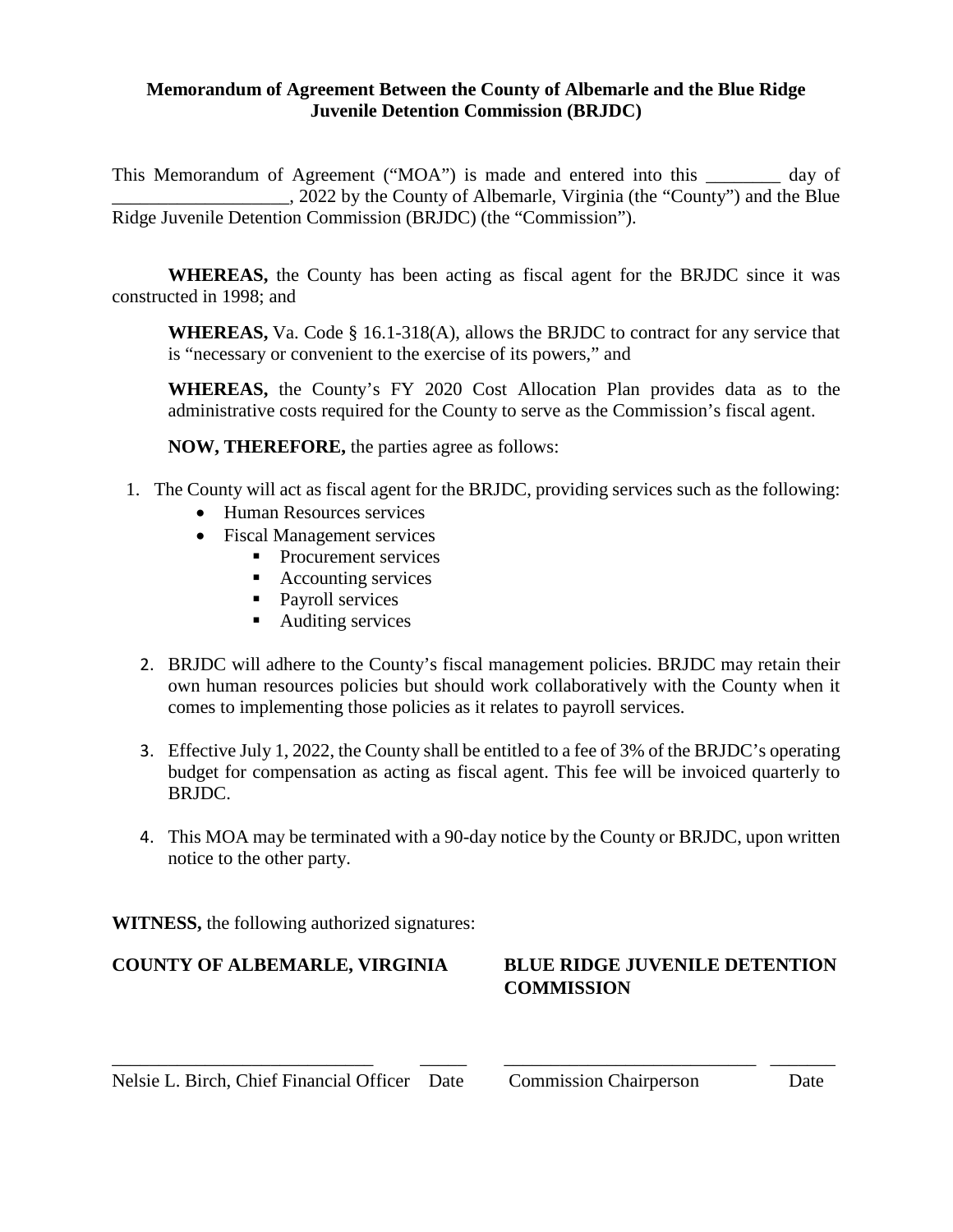# **Blue Ridge Juvenile Detention MOA**

## **Operational Guide**

The Operational Guide is an implementation aid for the County/BRJDC MOA. While the MOA will not change without formal action, the Operational Guide may be updated from time to time to reflect current service delivery methods and process owners.

# **The County provides Blue Ridge Juvenile Detention with the following services:**

Accounting services:

- Accounts receivable (billing of BRJDC's funding partners/state and federal revenue, customer records, employee reimbursements) (Staff Contact: Lindsay Huff, Chief Accountant)
- Collections from window (Staff Contact: Alan Couture, Revenue Manager)
- Accounts payable (ePro, Pcards, escheatment (unclaimed property process, remit unpaid to state), check/query/cancellation of checks in Cashpro, vendor management, help them manage codes, trial balances) (Staff Contact: Lindsay Huff, Chief Accountant)
- Compliance: issue 1099s under the County's EIN, share joint business (some businesses have us as 1 entity and then County has to bill BRJD) (Staff Contact: Lindsay Huff, Chief Accountant)
- Maintain fixed asset (part of the audit journal entry) (Staff Contact: Lindsay Huff, Chief Accountant)
- Maintain the General Ledger (Staff Contact: Lindsay Huff, Chief Accountant)
- Financial Statements (audit contractor does this) (Staff Contact: Dennis Click, Controller)
- All transactions come through the County (Staff Contact: Lindsay Huff, Chief Accountant)

Payroll services:

- Maintain vendor accounts, vendor liabilities for all withholdings, administer W-2, 1095 processes, maintain W-4s, escheatment (Staff Contact: Dennis Click, Controller)
- Part of County's OPEB report actuarial evaluation performed by  $3<sup>rd</sup>$  party (Bolton) (Staff Contact: Dennis Click, Controller)
- Audit-part of County's General Ledger reports (Staff Contact: Dennis Click, Controller)

Procurement services:

- Pcard usage (Staff Contact: Jill Preddy, Program Administrator)
- Creation of contracts (Staff Contact: Lisa Thomas, Procurement Specialist)
- Purchase Order approval (Staff Contact: Lisa Thomas, Procurement Specialist)

Human Resources services such as:

- Benefits administration (retirement interfacing, disability, open enrollment interface with vendors-but not by the County exclusively) (Staff Contact: Nicole Marshall, Program Manager, Benefits)
- Participation in the County's HRIS (Staff Contact: Jessica Rice, Program Manager, Compensation)